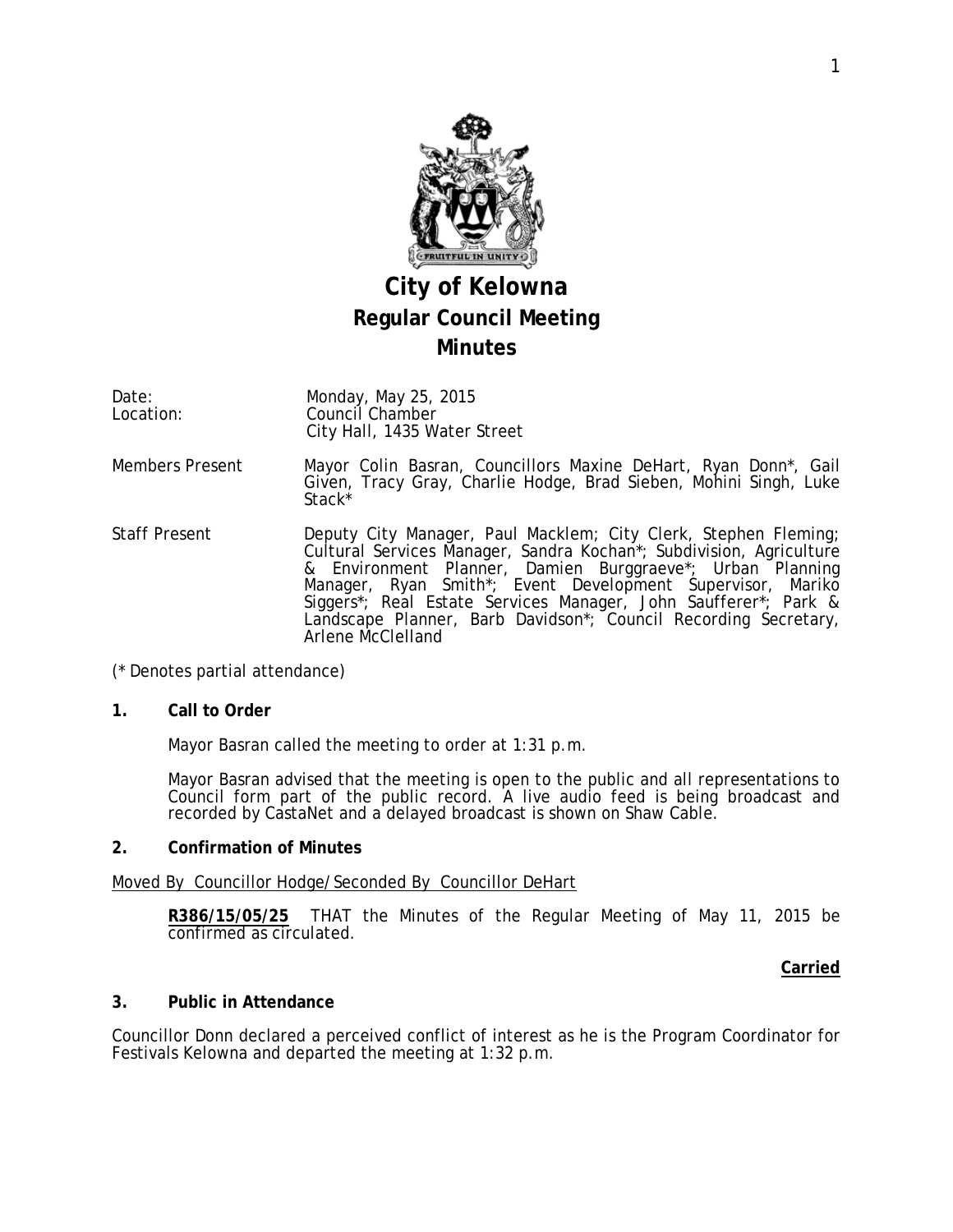#### **3.1 Festivals Kelowna**

Cultural Services Manager, Sandra Kochan

- Introduced Festivals Kelowna Executive Director

Renata Mills, Executive Director, Festivals Kelowna

Displayed a video highlighting the 2014 Festivals Kelowna events.

Willy Kovasic, President, Board of Directors, Festivals Kelowna<br>- Provided comments regarding the successful year Festivals Kelowna had and responded to questions from Council.

Councillor Donn rejoined the meeting at 1:41 p.m.

### **4. Development Application Reports & Related Bylaws**

**4.1 5000 Gordon Drive, OCP15-0005 & Z15-0019 - No 21 Great Projects Ltd.**

Staff:

- Provided a PowerPoint Presentation summarizing the application and responded to questions from Council.

#### Moved By Councillor Given/Seconded By Councillor Singh

**R387/15/05/25** THAT Official Community Plan Bylaw Amendment No. OCP15-0005 to amend Map 4.1 of the Kelowna 2030 – Official Community Plan Bylaw No. 10500, by changing the Future Land Use designation of part of The South  $\frac{1}{2}$ , District Lot 579, SDYD, Except Plans KAP77336, KAP86178, KAP86917, KAP87090, KAP87918, EPP9619, EPP9638, EPP12863, EPP15721, EPP18670 and EPP22118, located on 5000 Gordon Drive, Kelowna, BC from the MRC – Multiple Unit Residential – Cluster Housing designation to the S2RESH – Single / Two Unit Residential – Hillside designation, as shown on Map "A" attached to the Report of the Subdivision, Agriculture & Environment Department, dated May 25, 2015, be considered by Council;

AND THAT Council considers the Public Hearing public process to be appropriate consultation for the purpose of Section 879 of the Local Government Act, as outlined in the Report of the Subdivision, Agriculture & Environment Department, dated May 25, 2015;

AND THAT Rezoning Application No. Z15-0019 to amend the City of Kelowna Zoning Bylaw No. 8000 by changing the zoning classification of part of The South ½, District Lot 579, SDYD, Except Plans KAP77336, KAP86178, KAP86917, KAP87090, KAP87918, EPP9619, EPP9638, EPP12863, EPP15721, EPP18670 and EPP22118, located on 5000 Gordon Drive, Kelowna, BC from the A1 – Agriculture 1 zone to the RU2h – Medium Lot Housing (Hillside Area) zone, as shown on Map "B" attached to the Report of the Subdivision, Agriculture & Environment Department, dated May 25, 2015, be considered by Council;

AND THAT the Official Community Plan Bylaw Amendment Bylaw and the Zone Amending Bylaw be forwarded to a Public Hearing for further consideration.

#### **Carried**

### **4.2 5000 Gordon Drive, BL11098 (OCP15-0005) - No. 21 Great Projects Ltd.**

Moved By Councillor Donn/Seconded By Councillor Gray

**R388/15/05/25** THAT Bylaw No. 11098 be read a first time;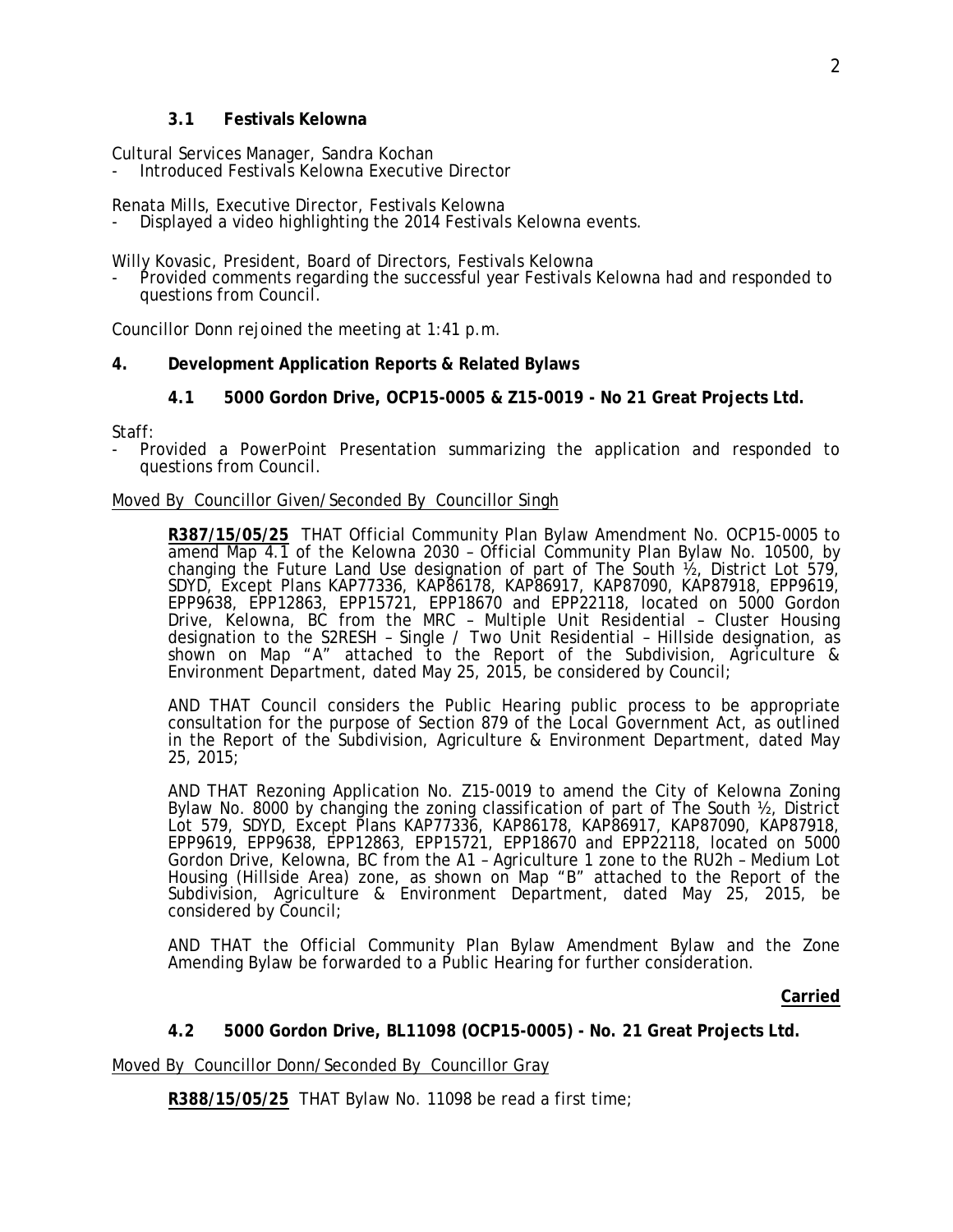AND THAT the bylaw has been considered in conjunction with the City's Financial Plan and Waste Management Plan.

## **Carried**

# **4.3 5000 Gordon Drive, BL11099 (Z15-0019) - No. 21 Great Projects Ltd.**

# Moved By Councillor Gray/Seconded By Councillor Hodge

# **R389/15/05/25** THAT Bylaw No. 11099 be read a first time.

# **Carried**

# **4.4 1908 and 1924 Henkel Road, Z14-0002 - Surinder Gosal**

### Staff:

Provided a PowerPoint Presentation summarizing the application and extension request and responded to questions from Council.

Councillor Stack joined the meeting at 1:47 p.m.

### Moved By Councillor Sieben/Seconded By Councillor Gray

R390/15/05/25 THAT in accordance with Development Application Procedures Bylaw<br>No. 10540, the deadline for the adoption of Zone Amending Bylaw No. 10941 (Z14-0002, 1908 & 1924 Henkel Rd), be extended from April 15, 2015 to April 15, 2016.

#### **Carried**

### **4.5 721-725 Francis Avenue, Rezoning Extension Application Z13-0038 - Aldo & Wilma Clinaz**

Staff:

- Provided a PowerPoint Presentation summarizing the application and extension request and responded to questions from Council.

### Moved By Councillor Given/Seconded By Councillor Donn

**R391/15/05/25** THAT in accordance with Development Application Procedures Bylaw No. 10540, the deadline for the adoption of Amending Bylaw No. 10933 (Z13-0038), Strata Lot 1 and 2, District Lot 136, ODYD, Strata Plan KAS1005, together with an interest in the common property in proportion to the unit entitlement of the strata lot as shown in Form 1, located at 721 – 725 Francis Avenue, Kelowna, BC; be extended from April 15, 2015 to October 15, 2015.

### **Carried**

# **5. Non-Development Reports & Related Bylaws**

# **5.1 Revitalization Tax Exemption Agreement, 460 Doyle Avenue**

Staff:

- Provided a PowerPoint Presentation summarizing the exemption application.
- Confirmed the proposed agreement is for 10 years.
- Confirmed the estimated exemption would be approximately \$120,000 per year for each year of the agreement.
- Responded to questions from Council.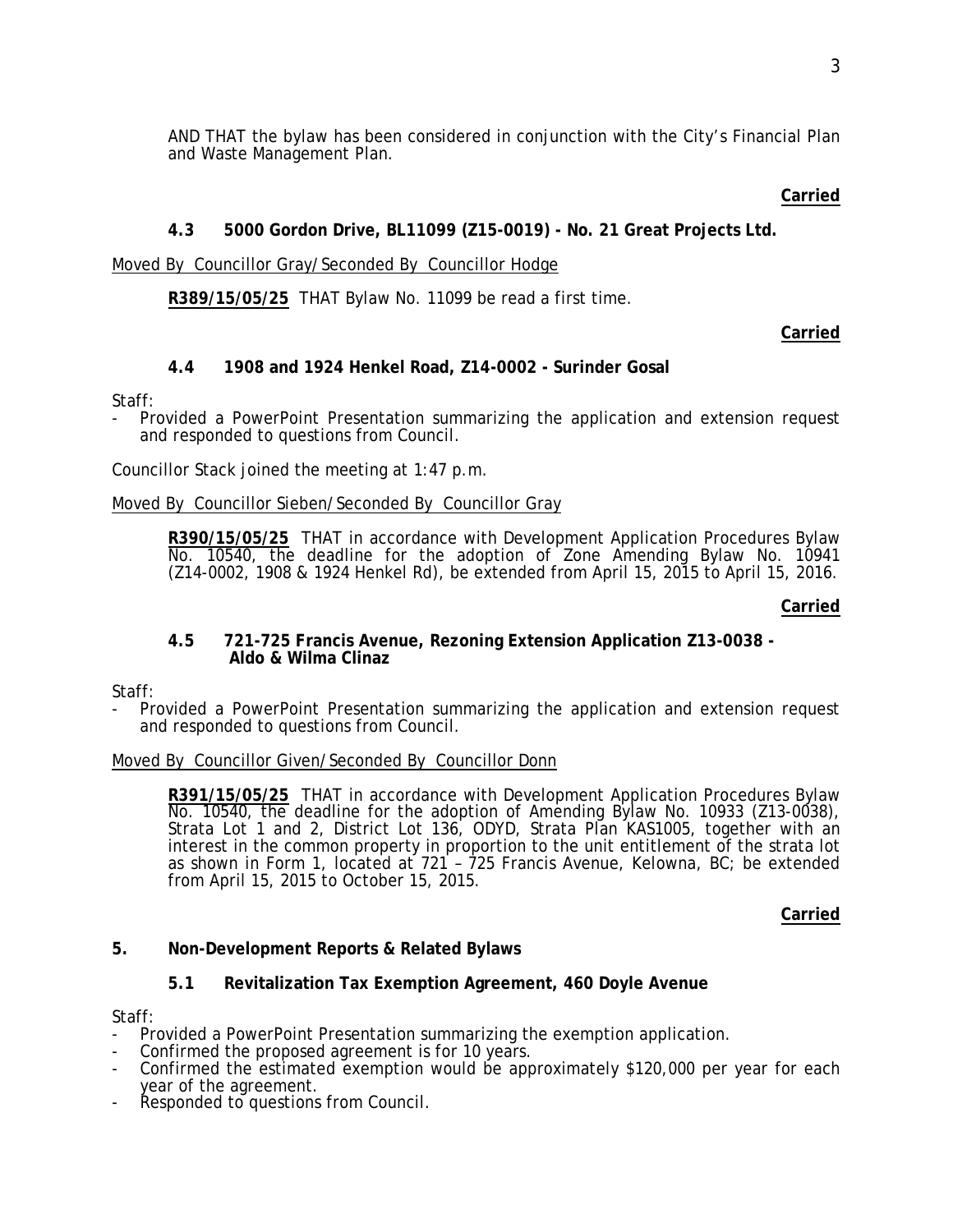Moved By Councillor Sieben/Seconded By Councillor Stack

**R392/15/05/25** THAT Council approves the City of Kelowna entering into a Revitalization Tax Exemption Agreement with Kelowna Sustainable Innovation Group Ltd. for Lot 4 District Lot 139 ODYD Plan KAP57837, located on 460 Doyle Avenue, Kelowna BC, in the form attached to the report from Urban Planning dated May 11, 2014;

AND FURTHER THAT the Mayor and City Clerk be authorized to execute the Revitalization Tax Exemption Agreement.

**Carried**

### **5.2 Mobile Food Concession Contract – City Park**

Staff:

- Provided a PowerPoint Presentation summarizing the Contract and responded to questions from Council.

#### Moved By Councillor DeHart/Seconded By Councillor Singh

**R393/15/05/25** THAT Council approve the City entering into a Mobile Food Concession Contract, in the form attached to the Report of the Manager, Real Estate Services dated May 25, 2015, between the City of Kelowna and Konz Pizza In A Cone to provide a mobile food concession service to City Park for a term of three years with two further one year renewal terms at the City's sole discretion;

AND THAT the Mayor and City Clerk be authorized to execute all documents necessary to complete this agreement.

**Carried**

### **5.3 55+ BC Games Bid**

Staff:

- Provided an overview of the report, summarized support received and responded to questions from Council.

### Moved By Councillor DeHart/Seconded By Councillor Hodge

**R394/15/05/25** THAT Council receives, for information, the report from the Event Development Supervisor dated May 20, 2015 regarding the opportunity to bid on the 55+ BC Games;

AND THAT Council direct staff to proceed with submitting a bid to host the 55+ BC Games in either 2017, 2018 or 2019.

AND THAT Council direct staff to rank 2019 as Kelowna's preference with 2018 as Kelowna's second choice and 2017 as Kelowna's third choice for hosting.

AND THAT Council will commit to the Games a cash contribution of \$60,000 as well as providing in-kind support of services and facilities with a deemed value of \$55,000 should the bid be successful.

AND FURTHER THAT Council directs staff to bring forward to the 2016 Provisional Budget, an operating request that includes detail of the budget funding required and the in-kind contributions.

### **Carried**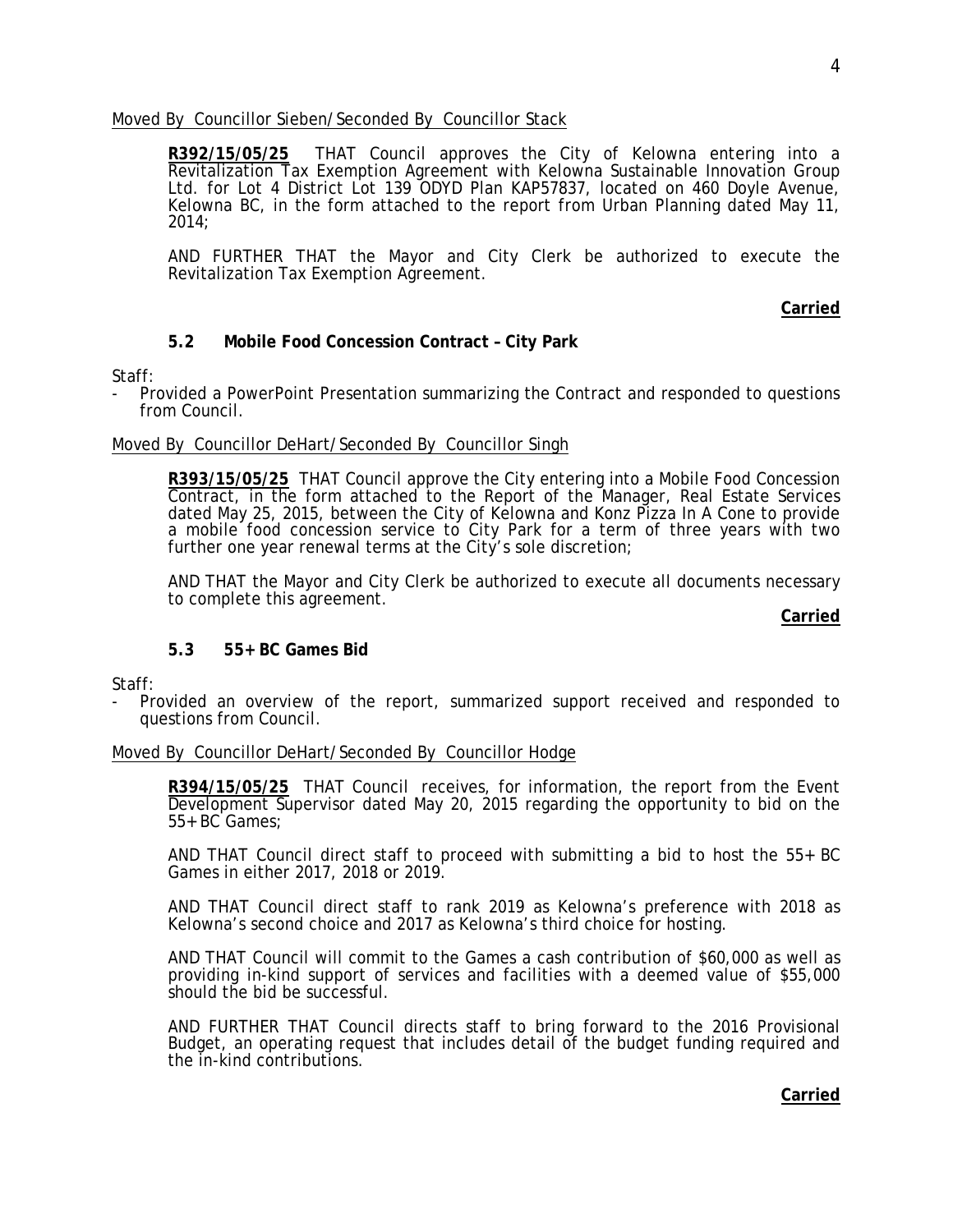Mayor Basran acknowledged Don Backmeyer, Event Manager, who is soon to retire.

# **5.4 Crown Land Tenure Application – At 1844 Dewdney Road**

Staff:

- Provided an overview of the application and confirmed that there has been great cooperation from the Residents Association and responded to questions from Council.

#### Moved By Councillor Hodge/Seconded By Councillor Singh

**R395/15/05/25** THAT Council supports by resolution the application by the City of Kelowna for Crown Land Tenure at 1844 Dewdney Road.

### **Carried**

### **5.5 Partial Road Closure – Adjacent to GEID Flume Lands**

#### Moved By Councillor Stack/Seconded By Councillor Sieben

**R396/15/05/25** THAT Council receive for information the Report from the Manager, Real Estate Services dated May 25, 2015, recommending that Council adopt a Road Closure Bylaw to close an unused portion of roadway adjacent to GEID Flume Lands;

AND FURTHER THAT Bylaw No. 11097, being the proposed closure of a portion of Curtis Road adjacent to GEID Flume Lands, be given reading consideration.

#### **Carried**

#### **5.6 1079 Curtis Road (Road at end of) Adjacent to GEID Flume, BL11097 - Road Closure Bylaw**

#### Moved By Councillor Hodge/Seconded By Councillor DeHart

**R397/15/05/25** THAT Bylaw No. 11097 be read a first, second and third time.

#### **Carried**

### **6. Bylaws for Adoption (Non-Development Related)**

**6.1 Osprey Avenue (portion of) Adjacent to 561 McKay Avenue and 2600 Richter Street, BL11089 - Road Closure Bylaw**

**Mayor Basran invited anyone in the public gallery who deemed themselves affected to come forward. No one came forward.**

Moved By Councillor DeHart/Seconded By Councillor Sieben

**R398/15/05/25** THAT Bylaw No. 11089 be adopted.

#### **Carried**

### **7. Draft Resolution**

### Moved By Councillor Sieben/Seconded By Councillor DeHart

**R399/15/05/25** THAT Councillor Donn replace Councillor Hodge as the Council Representative on the Safe Schools Committee.

5

**Carried**